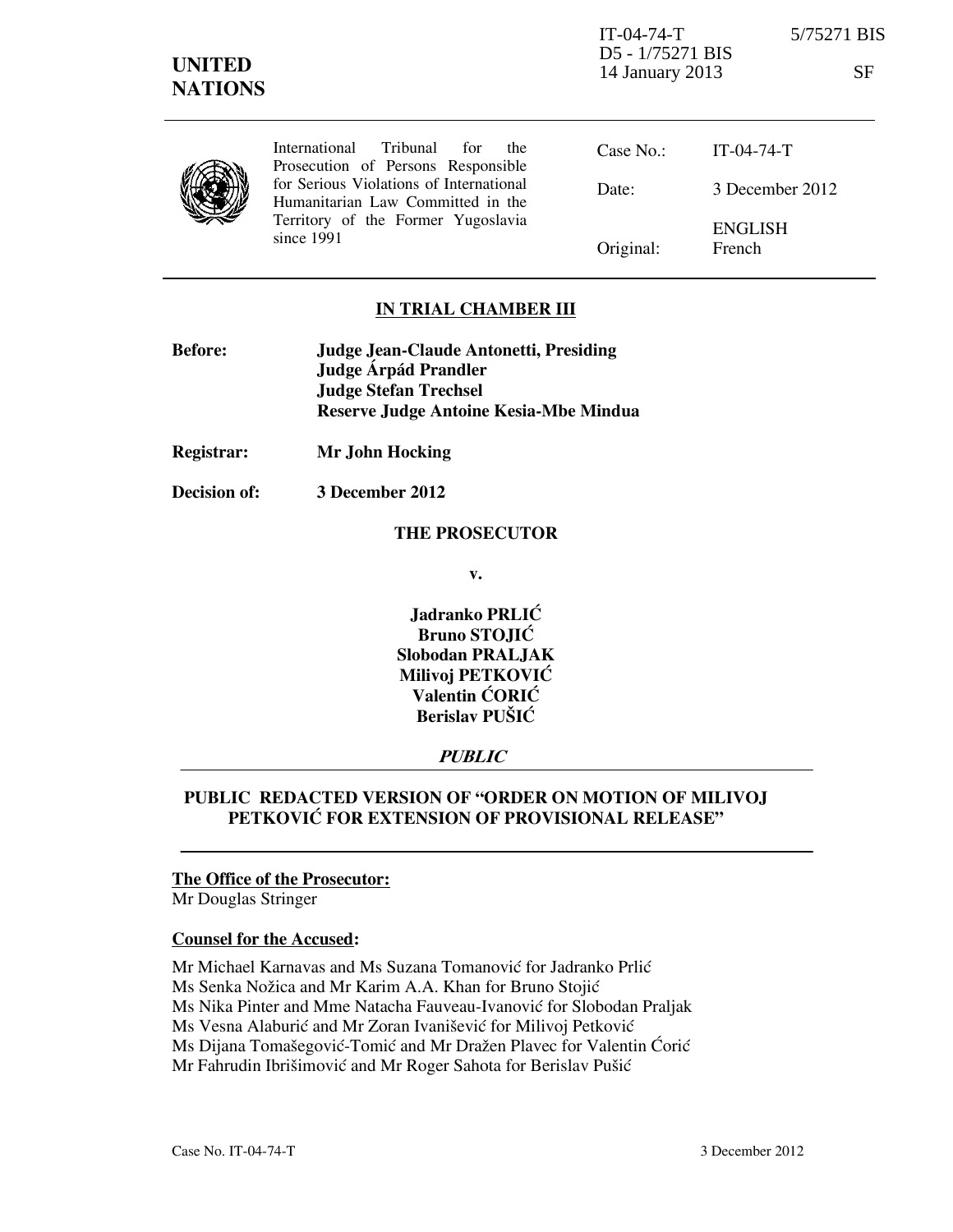**TRIAL CHAMBER III** ("Chamber") of the International Tribunal for the Prosecution of Persons Responsible for Serious Violations of International Humanitarian Law Committed in the Territory of the Former Yugoslavia since 1991 ("Tribunal");

**SEIZED** of the "Motion of Milivoj Petković for Extension of Provisional Release", field as a public document by Counsel for the Accused Milivoj Petković ("Accused" Petković" and "Petković Defence") on 26 November 2012 ("Motion") with a public annex in which the Petković Defence requests the extension of the provisional release of the Accused Petković for a period of three months, $<sup>1</sup>$ </sup>

**NOTING** the "Prosecution Response to Motion of Milivoj Petković for Extension of Provisional Release", filed by the Office of the Prosecutor ("Prosecution") as a confidential document on 28 November 2012 ("Response"), in which the Prosecution does not oppose the Motion, $<sup>2</sup>$ </sup>

**NOTING** the "Decision on Motion for Provisional Release of the Accused Milivoj Petković", rendered by the Chamber as a public document with one public annex and one confidential annex on 30 November 2011 ("Decision of 30 November 2011"), in which the Chamber ordered the provisional release of the Accused Petković to Split for a limited period with the possibility of paying a 24-hour visit once a month to his mother,<sup>3</sup> and set out the procedure to be followed for any request to extend the said provisional release,<sup>4</sup>

**NOTING** the "Decision on Motion for Extension of Provisional Release of Accused Milivoj Petković and Modification of Conditions", rendered by the Chamber as a confidential document on 14 March 2012 ("Decision of 14 March 2012"), in which the Chamber granted an extension of provisional release of the Accused Petković [REDACTED] and granted more frequent visits to his mother,<sup>5</sup>

**NOTING** the "Order on Motion of Milivoj Petković for Extension of Provisional Release", rendered by the Chamber as a confidential document on 10 September 2012

-

<sup>&</sup>lt;sup>1</sup> Motion, paras 5 and 20.

<sup>&</sup>lt;sup>2</sup> Response, para. 1.

<sup>&</sup>lt;sup>3</sup> Confidential Annex 2 to the Decision of 30 November 2011.

<sup>4</sup> Public Annex 1 to the Decision of 30 November 2011.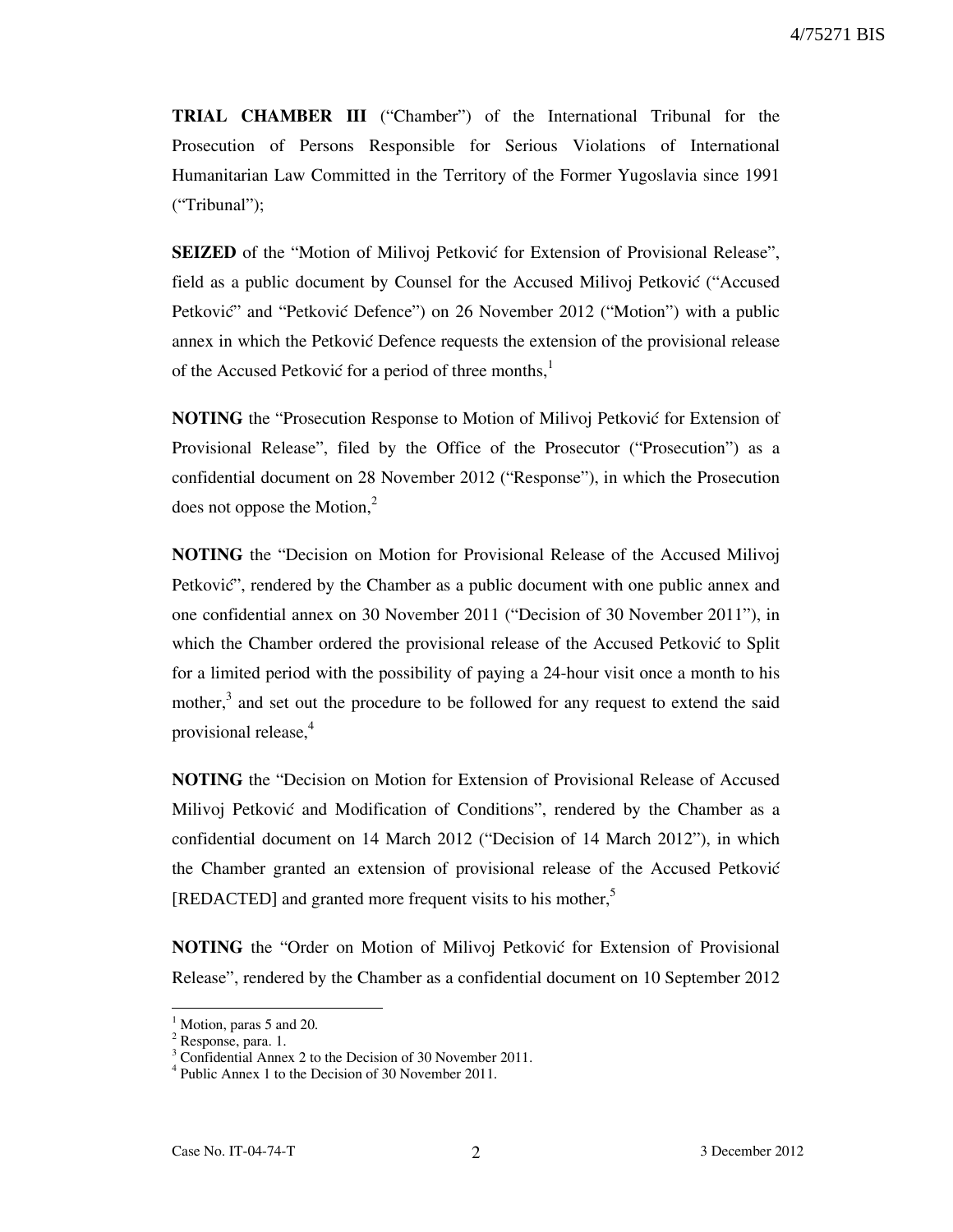("Order of 10 September 2012"), in which the Chamber granted an extension of the provisional release of the Accused Petković under the same conditions as those imposed by the Decision of 14 March 2012,

**CONSIDERING** that in the Motion, the Petković Defence argues that the Accused Petković complied with the conditions imposed by the Chamber during each release, including the latest extension of his provisional release granted by the Chamber in the Decision of 10 September  $2012$ ; that the Government of the Republic of Croatia has once again provided guarantees that the Accused Petković will reappear;<sup>7</sup> that there are no new circumstances the would lead to the conclusion that the Accused Petković will not comply with the conditions of a new extension of his provisional release; $<sup>8</sup>$  and</sup> that the circumstances relating to the mother of the Accused Petković remain the same, thus justifying the same conditions as before, should an extension of his provisional release be granted,  $9$ 

**CONSIDERING** that, in view of the previous decisions of the Chamber and the Appeals Chamber, the Prosecution does not oppose the Motion in its Response insofar as the existing conditions imposed on the Accused Petković for his provisional release remain the same,  $10$ 

**CONSIDERING** that the Chamber finds that in the letter of 14 November 2012, the Government of the Republic of Croatia provided guarantees that, should the Accused Petković be granted an extension to his provisional release by the Chamber, he would not influence or pose a threat to victims, witnesses or any other persons and would return to The Hague on the date ordered by the Chamber, $<sup>11</sup>$ </sup>

**CONSIDERING** that the Chamber finds that, in light of the reports presented by the Croatian authorities pursuant to the Decision of 30 November 2011, the Accused Petković has complied with the conditions of his provisional release modified in the Decision of 14 March 2012,

-

 $<sup>5</sup>$  Decision of 14 March 2012, pp. 7 and 8. The Accused Petković was allowed by the Chamber to visit</sup> his mother in [REDACTED] four times a month for 12 hours under clearly identifiable 24-hour police escort provided by the Croatian authorities.

<sup>&</sup>lt;sup>6</sup> Motion, paras 8 to 14.

<sup>7</sup> Motion, para. 18 and annex.

<sup>8</sup> Motion, para. 13.

<sup>&</sup>lt;sup>9</sup> Motion, paras 15 to 17.

<sup>&</sup>lt;sup>10</sup> Response, para. 1.

 $11$  Annex to the Motion.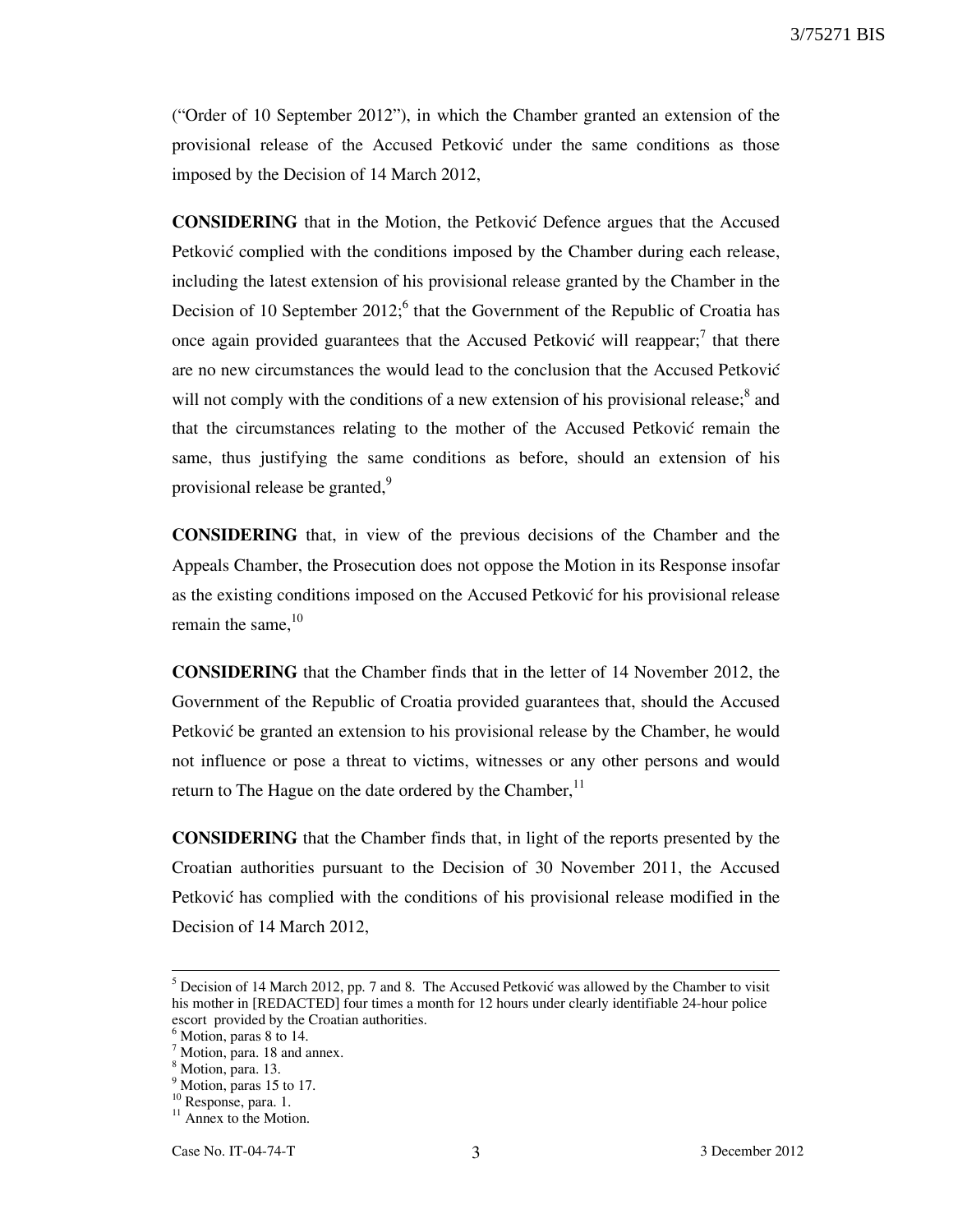**CONSIDERING** that the Chamber is of the opinion that compliance with the conditions of the provisional release and the guarantees provided by the Republic of Croatia for each new request for an extension of provisional release are sufficient to assess whether the requirement under Rule 65 (B) of the Rules of Procedure and Evidence ("Rules") have been met,

**CONSIDERING** that in view of the aforementioned, the Chamber is persuaded that the Accused Petković would return to the United Nations Detention Unit ("UNDU"), should his provisional release be extended; that he would not pose a threat to victims, witnesses and any other persons and that, consequently, the requirements under Rule 65 (B) of the Rules have been met,

**CONSIDERING** that in view of the aforementioned, the Chamber deems that an extension of the provisional release of the Accused Petković for a limited period and under the same conditions as those set out in the Decision of 30 November 2011, modified by the Decision of 14 March 2012, would allow the Chamber to keep control of the progress of this provisional release,

**CONSIDERING**, finally, that the Chamber recalls that it can order the immediate return of the Accused Petković to the UNDU at any time, should it render the final judgement before the expiry of the period of extended provisional release set by the Chamber,